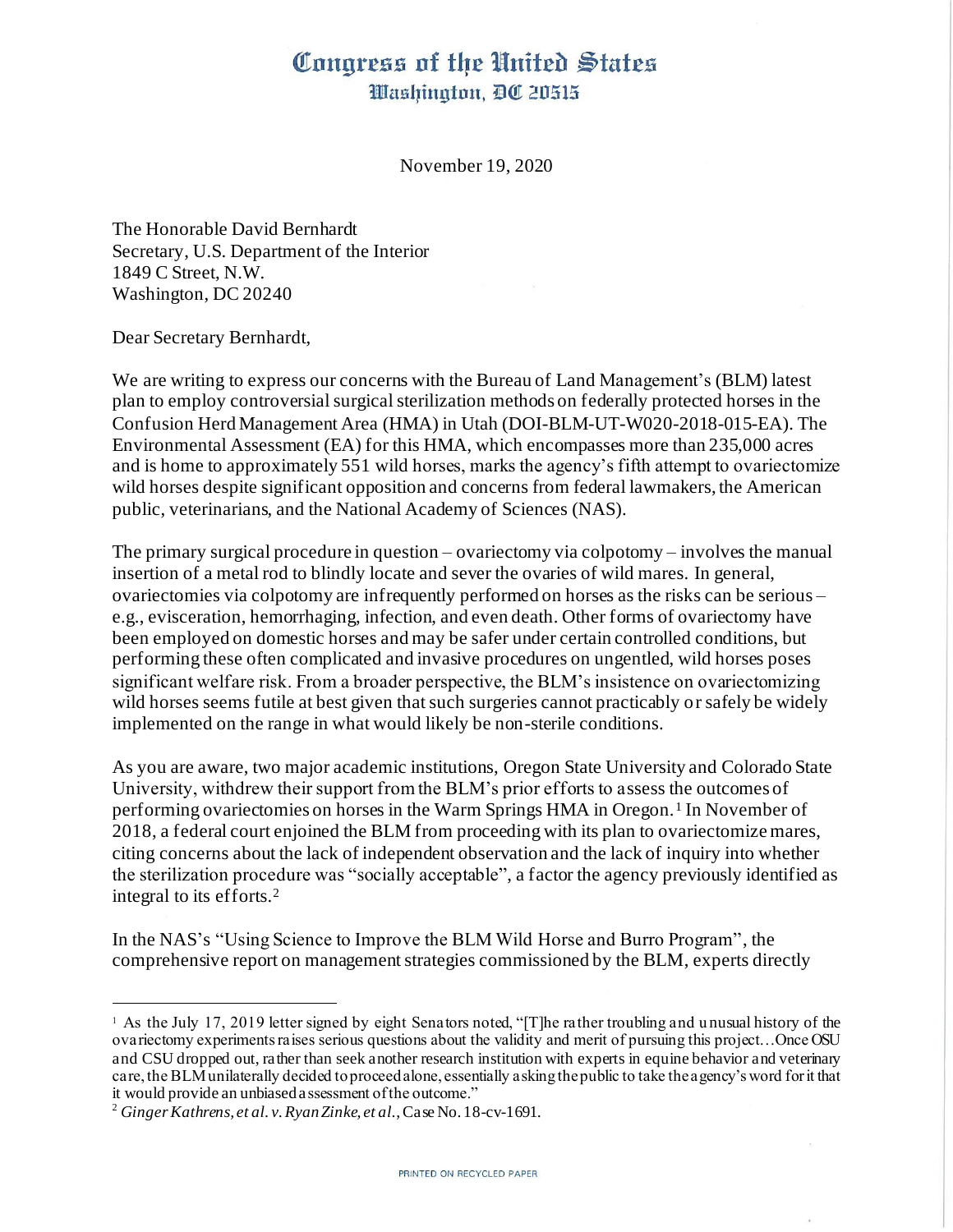advised against employing ovariectomies. As the NAS noted, "the possibility that ovariectomy may be followed by prolonged bleeding or Peritoneal infection makes it inadvisable for field application." Indeed, numerous equine veterinarians have criticized the procedure given the risks of pain to the horses subjected to these ovariectomies, the need for lengthy and careful postoperative monitoring, the possibility of severing other organs due to the blind nature of the colpotomy insertion, and the subsequent risks of infection, trauma, or death.<sup>3</sup>

With the proposed Warm Springs experiments, the BLM had sought to quantify the rate of mortality and morbidity from conducting these surgeries on wild horses, an apparent recognition of the significant welfare risks to these federally protected animals. While the BLM previously deemed a research study essential to its efforts to employ ovariectomies more broadly (i.e., in order to gauge the safety, efficacy, and complications of a procedure that has never been studied on wild horses), the agency is evidently abandoning the experimental route altogether – without explanation – in order to integrate ovariectomies directly into its management plans.

As indicated above, we, along with many of our colleagues in both the House and Senate, previously weighed in on this issue, urging the BLM to abandon its plans to ovariectomize mares and instead pursue scientifically supported fertility control projects, namely the use of humane immunocontraceptive vaccines.<sup>4</sup> Similarly, the Fiscal Year 2020 Senate Interior Appropriations report delineated that "any population growth suppression strategies" employed by the BLM "must be proven, safe, and humane" (S. Rept. 116-123). Ovariectomizing wild mares would almost certainly fail to meet that bar. For Fiscal Year 2021, the House of Representatives overwhelmingly passed an amendment to the appropriations package directing the BLM to spend a significant portion of its funding on the safe and proven Porcine Zona Pellucida (PZP) vaccine which has been used successfully for decades to manage herds, but which the BLM to date has not implemented widely.

With respect to the Confusion HMA management plan, the EA specifically notes that "as the surgery would be conducted at a private facility, public observation of the surgical procedure would not be allowed." A federal court previously found that the BLM's restrictions on public observation of the procedures likely violated the plaintiffs' First Amendment rights. While the BLM evidently might grant one non-BLM affiliated veterinarian the opportunity to observe the ovariectomies, questions remain as to whether observations will actually be allowed and if so, how the single observer would be selected. As such, the BLM's plan again impedes meaningful independent observation given that the BLM is unambiguously seeking to carry out surgical sterilizations away from public view.

The Confusion HMA management plan also appears to constitute a decision to proceed with this surgical procedure in disregard of the fact that the public, including many equine veterinarians, consider it to be inhumane. The BLM has received thousands of comments opposing the surgical sterilizations – many of which have called for the agency to implement fertility control options that enjoy broad support, such as PZP. Moreover, polling shows that an overwhelming majority

<sup>3</sup> October 28, 2019 letter to the Department of Interior signed by eighty veterinarians, and November 13, 2019 letter signed by 27 veterinarians to the House and Senate Appropriations Committees. 4 June 21, 2019 letter to the Department of the Interior signed by thirty Representatives and July 17, 2019 letter signed

by eight Senators.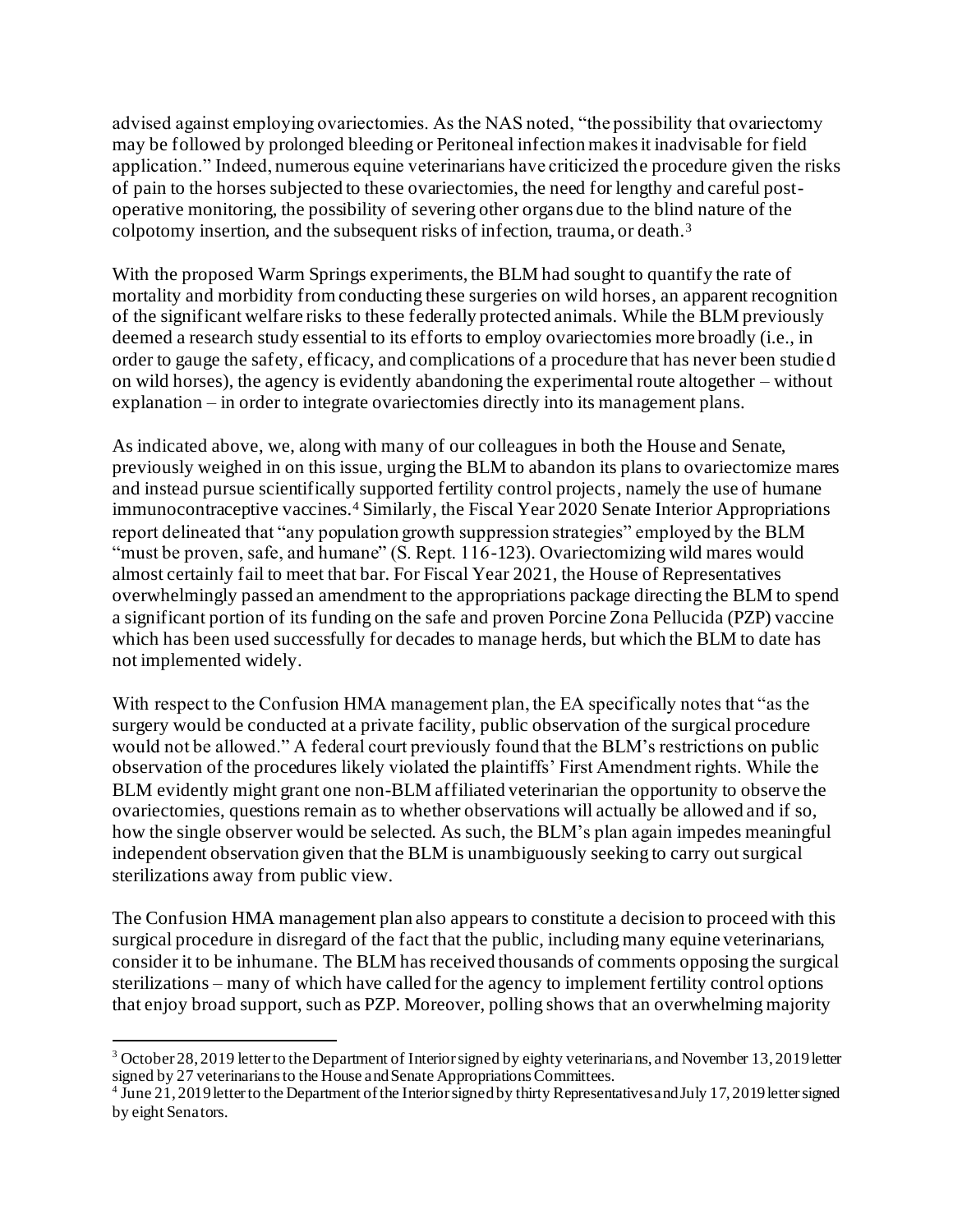of Americans, nearly eighty percent, oppose the use of ovariectomies to "manage" wild horses.<sup>5</sup> In 2018, a federal court found that the BLM's proposal to experiment on this procedure without any effort to consider whether it is "socially acceptable" was likely unlawful, given that the BLM previously stressed this was a critical inquiry. The BLM's current plan again disregards this inquiry, claiming, without explanation, that the agency is not required to consider "social acceptability."

Wild horses are protected under the landmark Wild Free-Roaming Horses and Burros Act and the BLM must take seriously its charge to protect these icons from "harassment or death." That the agency would attempt to expend taxpayer dollars to push through highly controversial and unsafe surgeries that could result in injuries and infections to, or even the death of, horses under its authority may ultimately contravene its mandate under the law.

We urge the BLM to drop this controversial plan and instead actively pursue humane and scientifically supported immunocontraceptive vaccines, which enjoy broad support and pose significantly less risk of harm to the welfare of federally protected wild horses.

Thank you for your prompt attention to this matter and we look forward to your response.

Sincerely,

 $\sim$   $\sim$   $\sim$   $\sim$ 

Member of Congress United States Senator

Cory A. Booker

s/ Donald S. Beyer Jr. s/ Earl Blumenauer s/ Thomas R. Carper Member of Congress Member of Congress United States Senator

s/ Julia Brownley s/ Vern Buchanan s/ Christopher A. Coons

Member of Congress Member of Congress United States Senator

s/ David N. Cicilline s/ Steve Cohen s/ Dianne Feinstein Member of Congress Member of Congress United States Senator

 $s/$  Gerald E. Connolly  $s/$  J. Luis Correa s/ Edward J. Markey Member of Congress Member of Congress United States Senator

 $5$  An October 2019 national survey conducted by The Harris Poll found that seventy-seven percent of Americans were opposed to the BLM's proposed ovariectomy experiments. An October 2019 Public Policy Polling survey found that seventy-nine percent of Americans oppose the surgical sterilization of wild mares via procedures to remove their ovaries.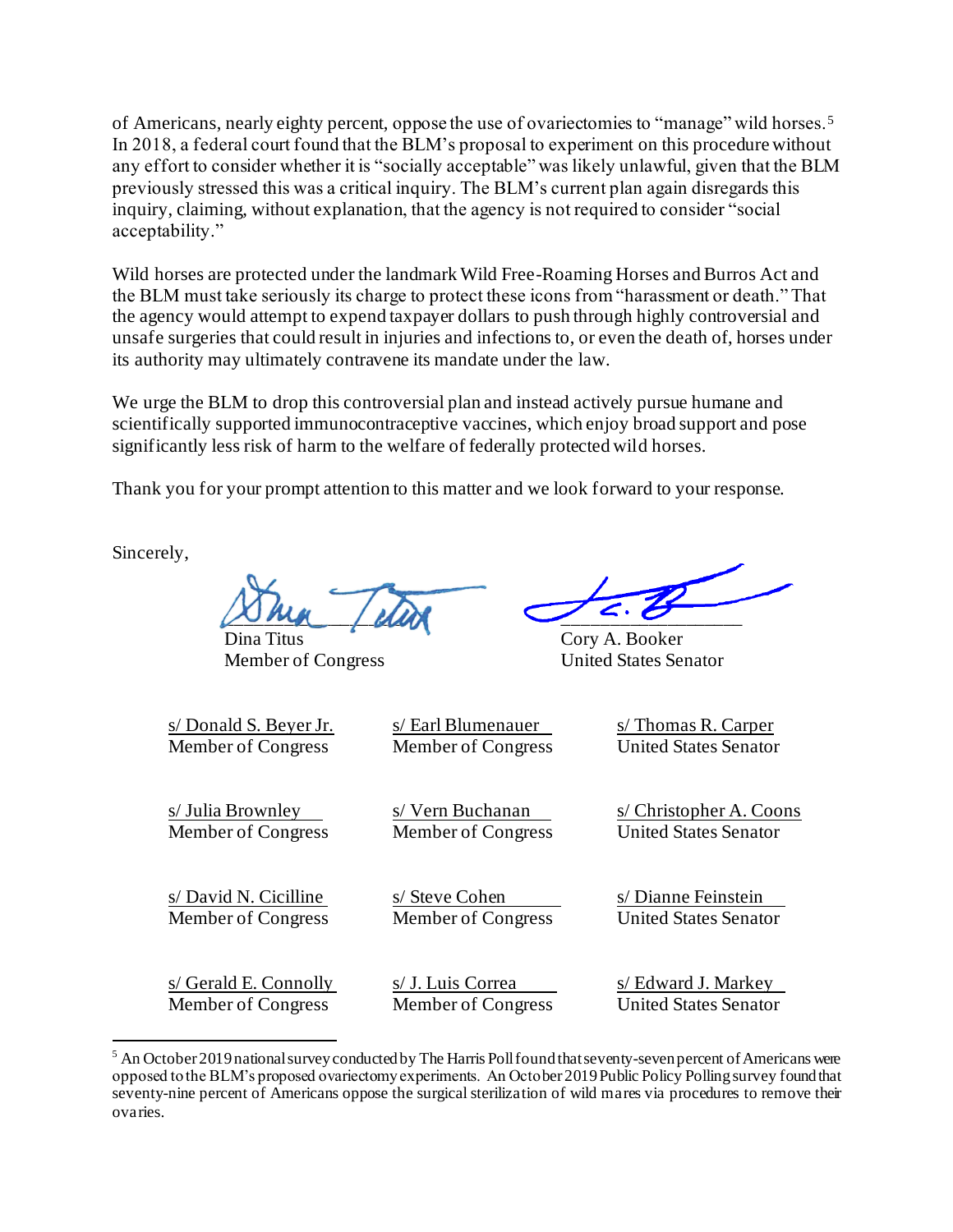| s/ Peter A. DeFazio                 | s/Ted Deutch                                   | s/Robert Menendez                     |
|-------------------------------------|------------------------------------------------|---------------------------------------|
| <b>Member of Congress</b>           | Member of Congress                             | <b>United States Senator</b>          |
| s/ Brian K. Fitzpatrick             | s/ Jesús G. "Chuy" García                      | s/Tom Udall                           |
| Member of Congress                  | Member of Congress                             | <b>United States Senator</b>          |
| s/ Raúl M. Grijalva_                | s/ Deb Haaland                                 | s/ Chris Van Hollen                   |
| Member of Congress                  | Member of Congress                             | <b>United States Senator</b>          |
| s/ Alcee L. Hastings                | s/ Pramila Jayapal                             | s/ Marcy Kaptur                       |
| Member of Congress                  | Member of Congress                             | Member of Congress                    |
| <u>s/ John Katko</u>                | <u>s/ Ro Khanna</u>                            | $s/$ Peter T. King                    |
| Member of Congress                  | Member of Congress                             | Member of Congress                    |
| s/ Raja Krishnamoorthi              | s/ Ann McLane Kuster                           | s/James R. Langevin                   |
| Member of Congress                  | Member of Congress                             | Member of Congress                    |
| <u>s/ Barbara Lee</u>               | s/ Andy Levin                                  | s/Ted W. Lieu                         |
| Member of Congress                  | Member of Congress                             | Member of Congress                    |
| s/ Alan Lowenthal                   | s/ Carolyn B. Maloney                          | s/ Sean Patrick Maloney               |
| <b>Member of Congress</b>           | Member of Congress                             | Member of Congress                    |
| s/James P. McGovern                 | s/ Grace Meng                                  | s/ Grace F. Napolitano                |
| Member of Congress                  | Member of Congress                             | Member of Congress                    |
| s/ Joe Neguse<br>Member of Congress | s/ Eleanor Holmes Norton<br>Member of Congress | s/ Katie Porter<br>Member of Congress |
| s/David E. Price                    | s/ Mike Quigley                                | s/ Jamie Raskin                       |
| Member of Congress                  | Member of Congress                             | Member of Congress                    |
| <u>s/ Lucille Roybal-Allard</u>     | s/ Jan Schakowsky                              | s/David Schweikert                    |
| Member of Congress                  | <b>Member of Congress</b>                      | Member of Congress                    |
|                                     |                                                |                                       |